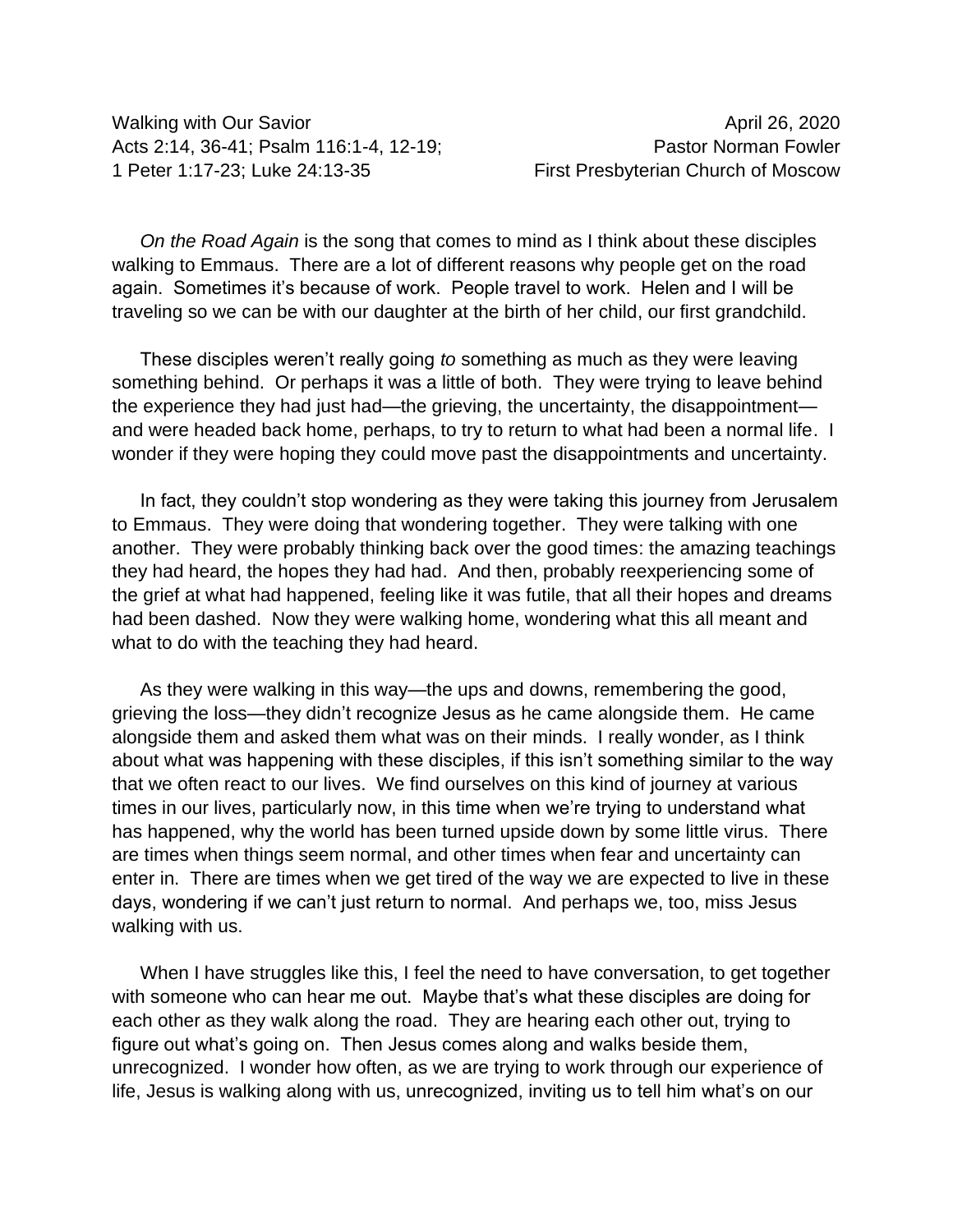minds, allowing him to receive that uncertainty that we are experiencing, the struggles and the needs we have.

I wonder if, amidst the uncertainty and concerns, we can begin to listen for the ways God might be speaking into our lives as Jesus was speaking into the lives of these disciples. We may not recognize how Jesus is walking alongside us, or the Spirit is working among us, but I think we are invited to open our ears and listen. In the midst of our own struggles, sometimes it's hard to not just focus on our concerns, and so, find it hard to listen and to hear how God might actually be speaking into our lives even in those moments. In some ways, this road to Emmaus journey these disciples are on, and Jesus coming alongside, is one description of our struggle with the life of faith.

Peter is doing the same thing in the sermon he's giving in Acts. He's just describing it a little differently. He says, "You live in a corrupt generation." He's setting up this description of something that's wrong and inviting them to something that is right, to goodness. When he says, "this corrupt generation," he's talking about a time. Maybe he's talking about the way people are living in this time, as well. Particularly in a time when the word *corrupt* has a sense of being twisted and parched. Think about the dryness when life is not well watered. Think about what happens to plants when they are parched and begin to whither, or when something is twisted and you can't find your way. He's describing a time in one's life when the good seems very far away. In fact, life might begin to feel futile, as in 1 Peter where we hear "you were ransomed from the futile ways inherited from your ancestors."

I wonder if those disciples, as they were leaving Jerusalem, were wondering if what they had done had been futile. Wondering if in some ways if was in vain, unreal, ineffectual, unproductive, and now they had to go find something else. They had to go back to the way they had been living or try to return to some other normal. So we see this tension that is built. Peter is saying this is a corrupt generation. This is a time when the good seems so far away, a time when things seem futile. As he's saying that, he's setting up that tension.

The disciples who were walking to Emmaus thought Jesus was gone, no longer around to lead them out of that corruptness, out of the twistedness, out of the parched places. On the contrary, Peter is going to say that Jesus is the way out in both Acts and 1 Peter. He will say that Jesus is the glory of God.

Now, there's an interesting thing about the word "glory." I always had a bit of a hard time relating to that word because it always seems like the angels singing at Jesus' birth, showing the glory of God in that way. Some bright, astounding, fantastic kind of thing. And it's probably appropriate that glory has light associated with it because light reveals. It chases the darkness away. When you have light, you can see in a way you couldn't see before. That's really what glory seems to mean. As I was looking it up, it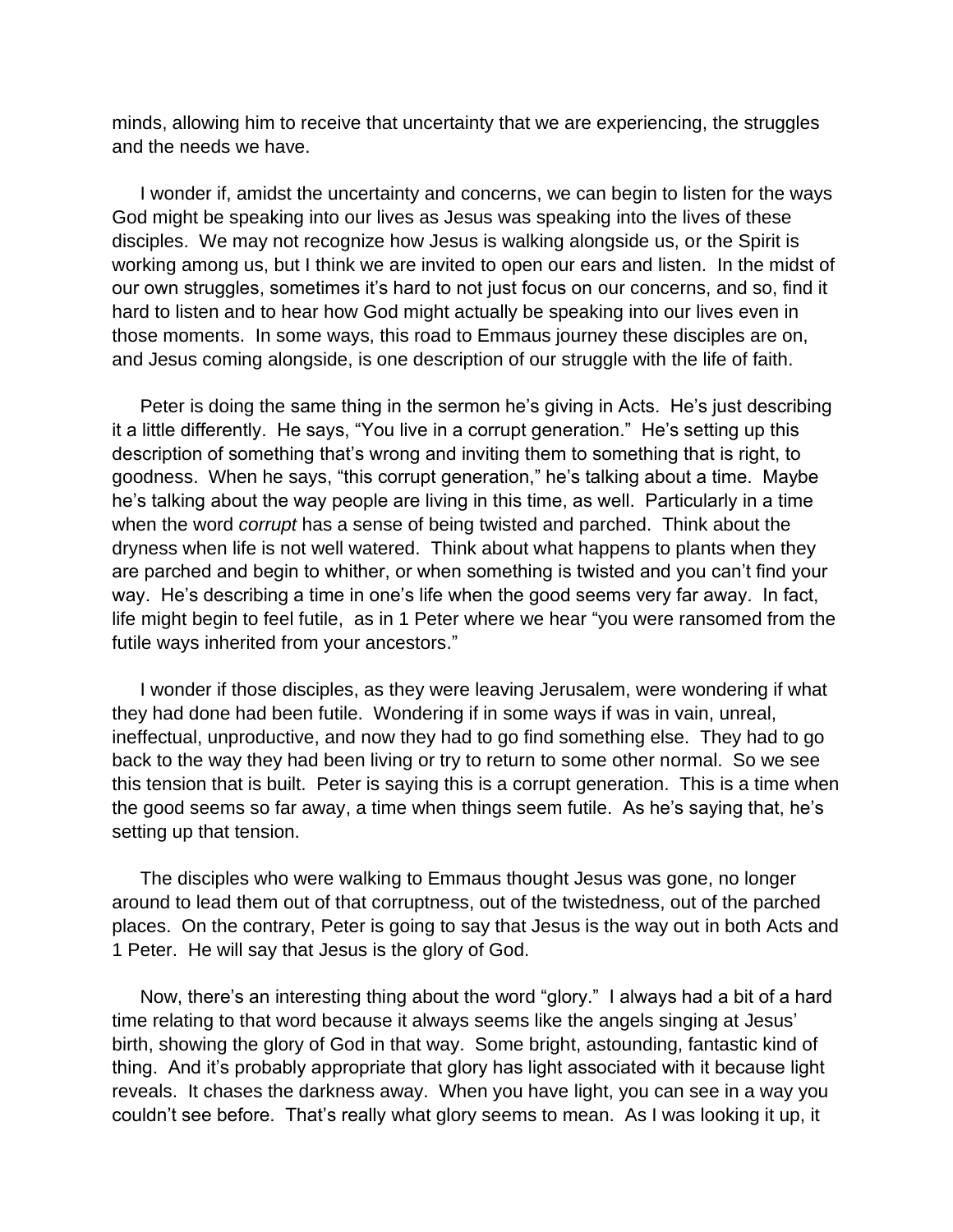really means "that which evokes a positive assessment." It reveals what is genuinely good, what is real in creation. It reveals what is actual, what is true, what is real, what is valuable.

Peter is going to talk about Jesus as the glory of God because he's talking about the revealing of God's goodness, of God's grace, of God's love. As Jesus came and walked with those disciples, there was an invitation to see that God had truly been at work across history, through the scriptures, through the prophets. As Jesus helps them to see scripture in a new way, Jesus opens their eyes to his presence, which then comes to fruition in the breaking of the bread. They, at that moment, realized their true sustenance was found in the one they had walked with, the one that had been crucified, suffered and died, and now was alive and inviting them to recognize that he was the way for their lives, the way to new life. Indeed, the moment they recognized Jesus, they turned around and ran back to Jerusalem to describe what had happened to them.

It's interesting to me that when Peter is giving his sermon, he invites them to be saved. Now, it says, "save yourselves." I don't think that's the best translation. "Be saved," says Peter. How does he expect people to be saved? By hearing about Jesus. By recognizing that Jesus has come. It's the same thing that is happening to those who were walking to Emmaus. They recognized Jesus as giving them new life. He's inviting them to be saved. Recognizing Jesus gives us new life. Recognizing Jesus brings the very grace and love of God into our lives.

What is the action that Peter is asking the people to do to be saved? He's asking them to repent, to turn around. Having heard that, having recognized some grace in our lives, some way in which God has entered in, some way Jesus has been walking with us or speaking to us or engaging us, we turn around. Turn toward him. Turn toward what that leads us to. It is in that turning around that we can receive that forgiveness. We can receive and be released from the burden of our mistakes and wrong directions.

It feels that the fellows walking to Emmaus were going the wrong direction. They were taking the wrong path. Staying with the disciples was the best way. That's the description of sin—going off in the wrong direction. Turning around, recognizing Jesus' forgiveness, they were released, they were returned to the community, to faith.

In First Peter, it's put as being born anew. It's the idea that as we turn around, we receive the forgiveness. In Jesus, we recognize God's glory, goodness and love. Jesus invokes the realization that what really matters, what is really the central part of our lives, is that we are loved by a God that invites us into a way, into a path, into a relationship that comes out in the way we live.

Indeed, in First Peter, having had the time to look back and to see how it's changed them, there a description of how you have purified your souls through obedience to this